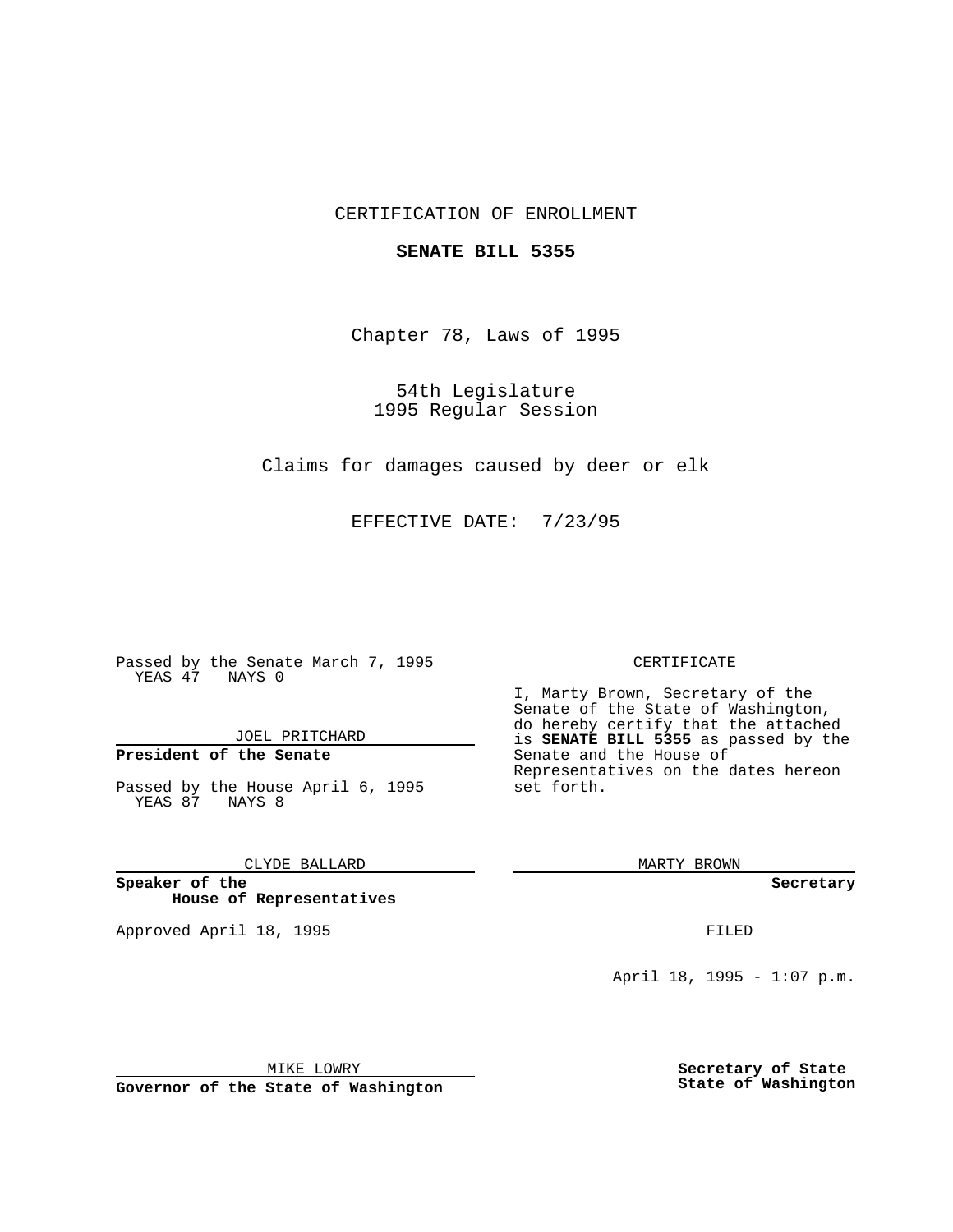## **SENATE BILL 5355** \_\_\_\_\_\_\_\_\_\_\_\_\_\_\_\_\_\_\_\_\_\_\_\_\_\_\_\_\_\_\_\_\_\_\_\_\_\_\_\_\_\_\_\_\_\_\_

\_\_\_\_\_\_\_\_\_\_\_\_\_\_\_\_\_\_\_\_\_\_\_\_\_\_\_\_\_\_\_\_\_\_\_\_\_\_\_\_\_\_\_\_\_\_\_

Passed Legislature - 1995 Regular Session

**State of Washington 54th Legislature 1995 Regular Session By** Senators Drew, Morton and Rasmussen

Read first time 01/20/95. Referred to Committee on Natural Resources.

 AN ACT Relating to claims for damages caused by deer or elk; creating new sections; and providing an expiration date.

BE IT ENACTED BY THE LEGISLATURE OF THE STATE OF WASHINGTON:

 NEW SECTION. **Sec. 1.** Claims exceeding two thousand dollars that have been filed pursuant to RCW 77.12.280(1) and that have been submitted to the legislature pursuant to RCW 4.92.040(5) may be paid as submitted by the risk management office. Payment shall be made by the department from moneys appropriated for that purpose.

 NEW SECTION. **Sec. 2.** The house of representatives and the senate committees on natural resources, together with the department of fish and wildlife, shall study the issue of damages caused by wildlife and develop long-term policy proposals regarding state compensation to be made for such damages. These proposals shall be submitted by December 1, 1995.

NEW SECTION. **Sec. 3.** This act shall expire on January 1, 1996.